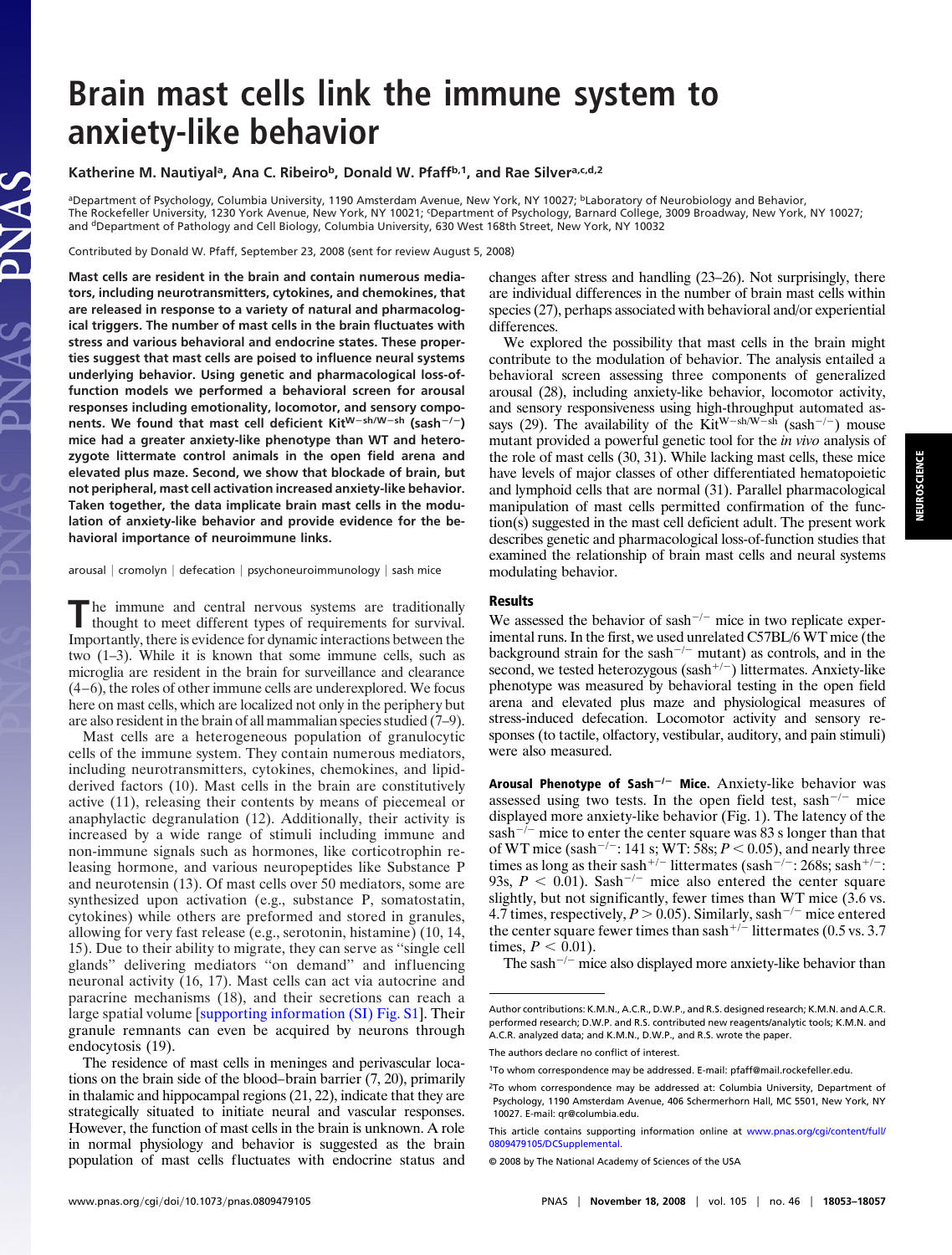

**Fig. 1.** Mast cell effects on open field behavior. (A) Sash<sup>-/-</sup> mice (white bars) had a longer latency to enter the center square in the open field test compared to WT mice (black bars). Differences in number of entries into the center square between sash<sup>-/-</sup> and WT mice were not significant ( $P > 0.05$ ). (*B*) Sash<sup>-/-</sup> mice (white bars), compared to the littermate sash<sup>+/-</sup> mice (hatched bars), took longer to enter and had fewer entries into the center square. Data are presented as mean  $\pm$  SEM. \*\*,  $P < 0.01$ ; \*,  $P < 0.05$ .

WT and sash<sup>+/-</sup> littermate controls in the elevated plus maze (Fig. 2). Sash<sup>-/-</sup> mice entered open arms  $\sim$ 3–4 times less than WT and sash<sup>+/-</sup> littermate controls ( $P < 0.05$ ). Additionally, sash<sup>-/-</sup> mice investigated the entrances to the open arms less than WT mice



Fig. 2. Mast cell effects on elevated plus maze behavior. (A) Sash<sup>-/-</sup> mice (white bars) had fewer entries and investigations into open arms compared to WT control mice (black bars). The latency to enter an open arm was not significantly different between sash<sup>-/-</sup> and WT mice. (*B*) Sash<sup>-/-</sup> mice (white bars) had fewer entries into open arms compared to littermate sash<sup>+/-</sup> mice (hatched bars). While there was no difference in the number of investigations into open arms, sash<sup> $-/-$ </sup> mice had significantly longer latency to enter an open arm. Data are presented as mean  $\pm$  SEM. \*\*,  $P < 0.01$ ; \*,  $P < 0.05$ .



**Fig. 3.** Mast cell deficiency effects on defecation. (*A*) The excretion rate was higher in sash<sup> $-/-$ </sup> mice (white bars) compared to WT mice (black bars) during behavioral testing in the open field arena and elevated plus maze. Baseline home cage defecation in sash<sup>-/-</sup> and WT mice was not significantly different. ( $B$ ) Sash<sup>-/-</sup> mice (white bars) had higher defecation rates compared to littermate sash<sup>+/-</sup> mice (hatched bars) in all behavioral tests. Baseline home cage defecation was not different between genotypes. Data are presented as mean  $\pm$  SEM. \*\*,  $P < 0.01$ ; \*,  $P < 0.05$ .

 $(P < 0.01)$ . There was no difference between the littermate groups in the number of investigations into the open arms. In the measure of latency to enter an open arm, there was a trend, but no significant difference, between the sash<sup>-/-</sup> and WT animals. However,  $sash^{-/-}$  mice displayed a longer latency to enter the open arm compared to their sash<sup>+/-</sup> littermates ( $\dot{P}$  < 0.05).

Stress-induced defecation served as a physiological measure of anxiety-like behavior. Defecation during behavioral testing was greater in sash<sup>-/-</sup> mice compared to WT and sash<sup>+/-</sup> controls (Fig. 3). Sash<sup>-/-</sup> mice produced more boli than did WT and sash<sup>+/-</sup> mice during the open field ( $P < 0.01$  for age matched;  $P < 0.05$  for littermates) and elevated plus maze tests  $(P < 0.01$  for age-matched;  $P < 0.05$  for littermates). Importantly, there were no differences in baseline defecation, measured by average rate or weight of defecation over a 24-h period in their home cage. There were also no differences between sash<sup>-/-</sup> mouse body weights and that of WT or sash<sup>+/-</sup> controls at time of sacrifice.

While we saw a mast cell effect on anxiety behavior, there were no differences in any of the other arousal behaviors tested (*[SI](http://www.pnas.org/cgi/data/0809479105/DCSupplemental/Supplemental_PDF#nameddest=STXT) [Methods](http://www.pnas.org/cgi/data/0809479105/DCSupplemental/Supplemental_PDF#nameddest=STXT)*). Sash<sup> $-/-$ </sup> mice showed no differences in baseline locomotor activity compared to WT or sash<sup>+/-</sup> littermate controls. Additionally, there were no differences between groups in the responses to tactile, olfactory, vestibular, auditory, and pain stimuli [\(Figs. S2–S4\)](http://www.pnas.org/cgi/data/0809479105/DCSupplemental/Supplemental_PDF#nameddest=SF2).

It is well established that brain mast cells contribute to the neural pool of histamine (32–34). To confirm mast cell contribution to brain anime levels, we measured histamine in whole brain homogenates. Sash<sup>-/-</sup> mice had 31.6% of WT control levels and 41.9% of sash<sup>+/-</sup> littermate levels of brain histamine (3.6 nM/g in sash<sup>-/-</sup> compared to 11.4 and 8.6 nM/g in WT and sash<sup>+/-</sup> littermate controls respectively; [Fig. S5\)](http://www.pnas.org/cgi/data/0809479105/DCSupplemental/Supplemental_PDF#nameddest=SF4). The results confirm that mast cell deficiency causes a reduction in brain histamine.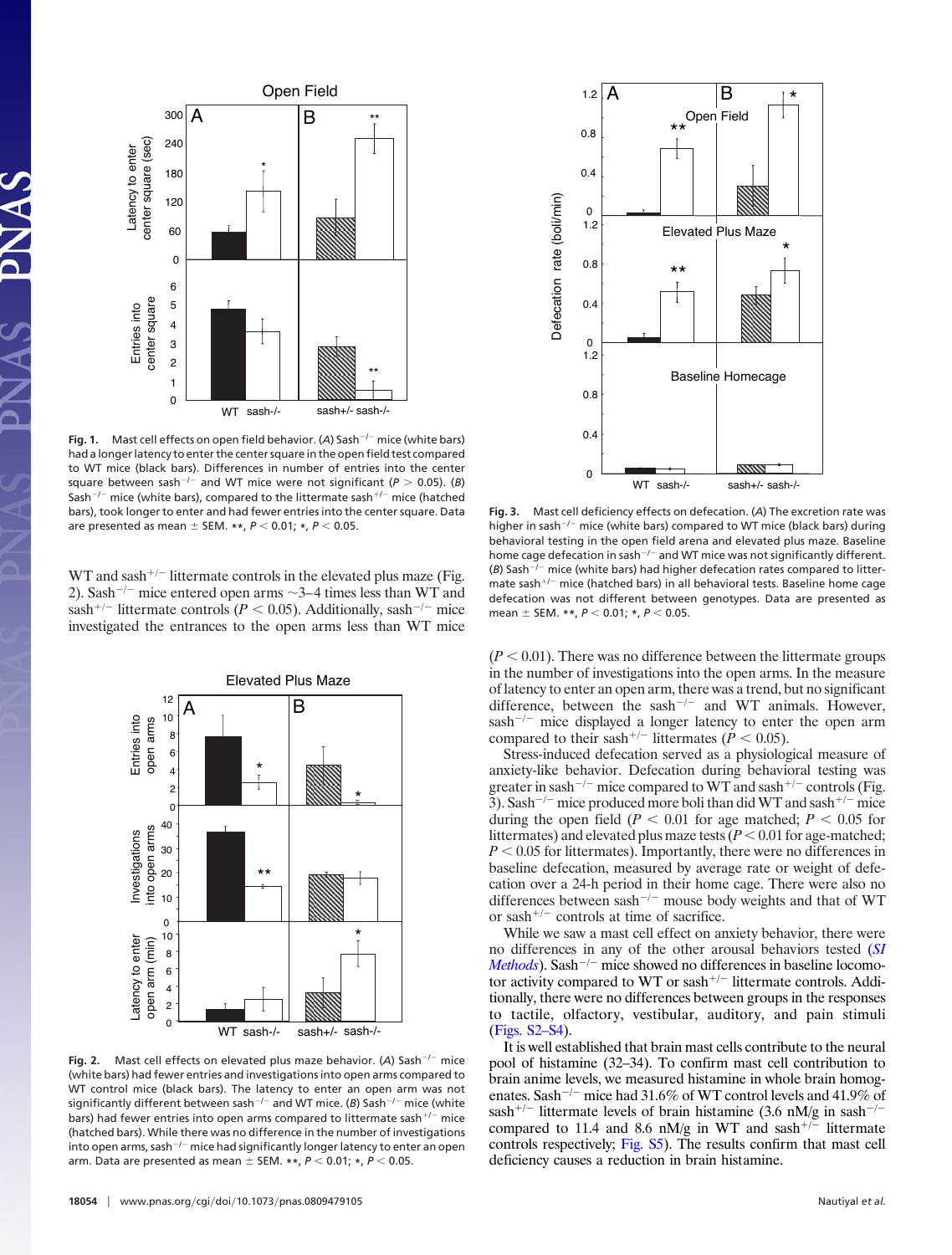

**Fig. 4.** Cromolyn effects on open field behavior. Cromolyn injected i.p. intoWT animals had no significant effects on open field behavior. There were no differences between saline and cromolyn injected animals in number of entries into the center square or the latency to enter the center square. Cromolyn injected into the lateral ventricle resulted in decreased exploratory behavior. Compared to saline injected controls, WT animals injected with cromolyn i.c.v. had fewer entries into the center square. Data are presented as mean  $\pm$  SEM.  $*$ ,  $P$  < 0.05.

**Pharmacological Blockade of Mast Cells.** To assess the contribution of central nervous system versus peripheral mast cells to the modulation of anxiety-like behavior in the adult mouse, we used disodium cromoglycate (cromolyn) to block mast cell degranulation (35). Cromolyn does not cross the blood brain barrier (36) and therefore we could distinguish the role of central and peripheral mast cell populations with i.p. versus i.c.v. injections. The WT mice were tested in a counterbalanced within subject experimental design to compare behavioral responses to i.p. and lateral i.c.v. cromolyn injection.

Central, but not peripheral, injection of cromolyn into WT mice increased anxiety-like behavior in the open field arena (Fig. 4). The i.c.v.-injected animals had 58% fewer entries into the center square compared to mice injected with saline i.c.v. or cromolyn i.p. [3.3 vs. 8 (saline i.c.v.) and 7.9 (cromolyn i.p.) occurrences,  $P < 0.05$ . There was no significant difference between mice injected i.p. with cromolyn or saline  $(P > 0.05)$ . In mice injected with i.c.v. cromolyn, there was a suggestive, but not significant, increase in the latency to enter the center of the open field arena (139 s) compared to i.c.v saline injected (64 s) and also i.p. injected animals ( $P = 0.16$ ). Cromolyn injected i.p. did not significantly affect the latency to enter or the total number of entries into the center square compared to i.p. saline injected controls  $(P > 0.05)$ .

In the elevated plus maze, as in the open field arena, i.c.v. but not i.p. injection of cromolyn increased anxiety-like behavior (Fig. 5). When injected i.c.v., cromolyn caused a 79% decrease in the number of entries and an 86% decrease in the number of investigations into the open arms compared to i.p. cromolyn injected mice (entries: 1.0 vs. 7.5 occurrences,  $P < 0.05$ ; investigations: 7.9 vs. 37.0 occurrences,  $P < 0.01$ ). Central cromolyn also increased the latency to enter the open arm compared to animals injected i.p. with cromolyn (352 vs. 33 s;  $P < 0.01$ ). The behavior in animals injected with cromolyn peripherally did not differ from that of animals injected with saline i.p.  $(P > 0.05)$ .

There were no significant effects of cromolyn on defecation. Neither i.c.v. nor i.p. injection of cromolyn caused changes in



**Fig. 5.** Cromolyn effects on elevated plus maze behavior. Cromolyn injected i.p. into WT animals had no significant effects on behavior in the elevated plus maze. There were no differences between saline and cromolyn injected animals in number of entries or investigations into the open arms or the latency to enter an open arm. Cromolyn injected i.c.v. decreased the number of entries into and investigations into open arms. The latency to enter an open arm was increased compared to saline-injected controls. Data are presented as mean  $\pm$  SEM. \*\*,  $P < 0.01$ ; \*,  $P < 0.05$ .

stress-induced defecation rate during the open field test or elevated plus maze.

#### **Discussion**

In the present experiments, using a genetic model, we demonstrate that a specific cellular element of the hematopoietic system, the mast cell, mediates the expression of anxiety-like behavior but has no effect on sensory arousal and locomotor responses. Using a pharmacological manipulation, we show that this is an effect of mast cells in modulating behavior of the adult rather than the result of developmental abnormalities in the mast cell deficient mouse. Additionally, the blockade of central, but not peripheral, mast cells affects anxiety-like behavior, revealing a central nervous system site of action. While the multitude of their mediators and triggers of activation prohibit the determination of which mast cell constituent(s) are responsible for the altered behavior, we show that brain histamine levels are decreased in the absence of these cells. This confirms that brain mast cells can contribute to the available CNS neurochemical pool.

**Mast Cells and Emotionality.** The present results are consistent with previous, highly suggestive evidence of associations between mast cells and emotionality. Food allergies, asthma and irritable bowel syndrome (all mast cell mediated pathologies) are commonly linked to trait-anxiety in humans but are potentially confounded by the stressful recurrent episodes themselves (37, 38). However, induction of an asthmatic or food allergy response in mice causes mast cell dependent increases in anxiety-like behavior and activation of the hypothalamic-pituitary adrenal axis (39, 40). Additionally, patients afflicted with systemic mastocytosis, a disease characterized by an increase in the number of mast cells (41), report low arousal states,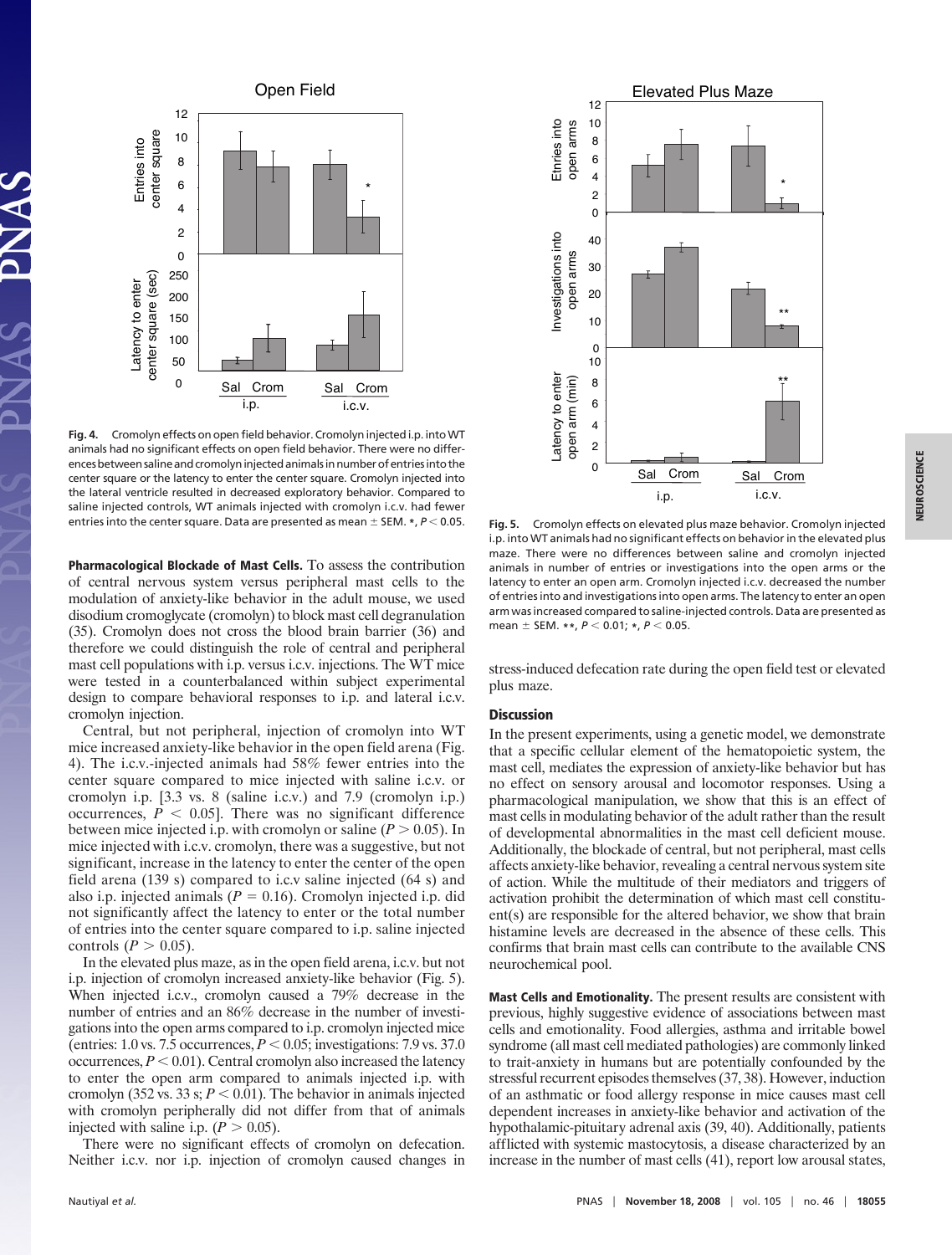lethargy, and induction of coma (42, 43). These symptoms are reversed by treatment that includes histamine antagonists and cromolyn. Last, the incidence of autistic spectrum disorders is 6.75 higher in mastocytosis patients or their immediate relatives than in the general population (44).

**Mast Cells Are Pluripotential.** Mast cell-dependent changes in behavior are not likely due to a single mast cell mediator, but rather to multiple interacting chemicals and neural systems. Of the many known mast cell mediators, including neurotransmitters, cytokines, and lipid derived factors (10), many have been individually implicated in the modulation of behavior. Histamine is implicated in the regulation of the sleep–wake cycle (45), as well as other arousalrelated systems including sex behaviors and anxiety (46, 47). In fact, histamine has been assigned both anxiolytic (48) and anxiogenic (49) effects, with opposing roles attributed to H1 versus H2 receptors (50). Serotonin functions both as a transmitter affecting many systems including aggression, appetite, and mood (51), and also as a trophic factor influencing neurogenesis and thereby affecting emotionality and memory (52, 53). Selective serotonin reuptake inhibitors increase serotonin signaling and decrease anxiety (54, 55); therefore, a lack of mast cell derived serotonin may result in an increase in anxiety-like behaviors. Mast cell derived cytokines act as neuromodulators having effects on systems controlling behavior. Tumor necrosis factor- $\alpha$  (TNF- $\alpha$ ), interleukin-1, and interleukin-6 act on the hypothalamic-pituitary-adrenal axis and stress behavior (56). TNF- $\alpha$  also plays a role in the regulation of body temperature and the sleep–wake cycle (57, 58). Lipidderived factors like prostaglandin D2 also have known roles as neuromodulators, contributing to the regulation of the sleep, pain, and body temperature regulation (59–61). Given the large number of mediators, mast cells most likely have multifaceted interactions with brain systems controlling behavior.

#### **Mast Cells Are Active Both Constitutively and Following Stimulation.**

Since a majority of thalamic mast cells are active in the basal state (11, 62), factors affecting mast cell numbers in the brain are likely to be neurophysiologically important. Many apparently unrelated manipulations, including handling, sex, and stress, increase the number of brain mast cells, and it should be noted that all of these manipulations increase CNS arousal. An early study by Persinger showed that simple gentle handling of rat pups decreased numbers of mast cells in the brain developmentally, most likely representing an increase in degranulation (25). Psychological stressors induced through social defeat and isolation stress increased the number of mast cells in the brain (26, 63). Last, gonadal hormones from conspecifics during mating also increase mast cell number and activation in the brain (23, 62, 64).

**Immune Cells in Normal CNS Physiology.** While much of the evidence for immune system effects on the brain have come from disease states, other evidence, including data presented here, points to the role of neuroimmune interactions in normal physiology. The former line of research shows that dysregulation of the immune system can negatively impact brain functioning. Cytokines released in the periphery during an immune response gain access to the brain (65) and modulate many brain systems, including effect, cognition, and pain processing (65, 66). Specifically, interferons and interleukins have been causally implicated in mediating depression (67). Interestingly, this has led to the immune system becoming a focus of novel therapeutic targets for the treatment of neurological disorders including psychiatric diseases (44, 68). However, the present study joins a growing literature investigating the role of immune cells in the healthy brain. CNS-specific T-cells contribute to hippocampal neurogenesis in adults with consequences for the formation of spatial memories (69). Also, major histocompatibility complex molecules (expressed on dendritic cells, T-cells, microglia, and mast cells in the brain) are implicated in neuronal synapse development (70) and play a role in synaptic plasticity (71).

Overall, our data provide evidence for a direct association of brain mast cells impacting anxiety-like behavior. Given that they can change the signaling milieu of the brain, we suggest that mast cells provide a functional link through which the immune system interacts with the brain. The results provide evidence of the behavioral importance of immune cells in the brain.

#### **Materials and Methods**

**Mast Cell Deficient Mice.** Mast cell deficient Kit<sup>W-sh/W-sh (sash<sup>-/-</sup>) mice were</sup> obtained from Jackson Laboratory (B6.Cg-*KitWsh*/HNihrJaeBsmJ; strain 5051). Sash<sup>-/-</sup> mice carry a mutation upstream from the white spotting (W) locus causing disruption of the 5' regulatory sequences and therefore reduced signaling through c-kit tyrosine kinase (30). This reduced c-kit expression in the bone marrow causes an inability of hematopoietic stem cells to differentiate into mast cell precursors resulting in a complete lack of mast cells (31, 72). No other known disruptions in the development of hematopoietic stem cell derivatives or any other irregularities in c-kit receptor mRNA or protein expression, with the exception of melanocytes (causing irregular fur pigmentation), have been found (30).

The studies were first completed with male sash<sup>-/-</sup> ( $n = 8$ ) and unrelated age-matched C57BL/6 WT control mice ( $n = 8$ ). A second cohort, run with sash<sup>+/-</sup> littermates ( $n=7$ ) serving as controls for sash<sup>-/-</sup> mice ( $n=6$ ) allowed us to control for other genetic variability and epigenetic factors thatmight affect behavior. All animals were male and housed in a 12:12 light–dark cycle and food and water were available ad libitum. All experimental procedures were in accordance with the protocols of the Institutional Animal Care and Use Committee at Rockefeller University.

**Cromolyn Blockade of Mast Cell Degranulation.** For examination of the response to disodium cromoglycate (cromolyn, Sigma Aldrich), C57/BL6 WT animals (*n* 14, Jackson Laboratory) were used. All mice were male. Mice were anesthetized with a Ketamine (100 mg/kg)-Xylazine (13 mg/kg) mixture and implanted stereotaxically (David Kopf Intruments) with chronic indwelling cannulas (Plastics One). Tips of the cannula were directed 0.2-mm dorsal to the right lateral ventricle (bregma, 0.5 mm; mid, 1.2 mm; skull, 2.5 mm) for use with an injector cannula 0.2mmlonger than the guide cannula. Following recovery, animalswere subject to a  $2 \times 2$  study design receiving either saline or cromolyn via i.p. or i.c.v. injections. Cromolyn doses were 10 mg/kg (i.p.) and 50  $\mu$ g/3  $\mu$ l (i.c.v.). Cromolyn or saline was injected for 3 days, and behavioral testing was completed on the third day after injection.

#### **Behavioral Testing**

**Open field arena.** For assessment of open field behavior, mice were placed individually into a 40  $\times$  40 cm brightly lit, Plexiglas open field arena. The bottom was demarcated into a 5  $\times$  5 grid making 25 equal-sized (8  $\times$  8 cm) squares. Mice were allowed to explore the arena undisturbed for 5 min. Video tapes were scored by two experimenters blind to the study for latency to enter and number of entries into the center square.

**Elevated plus maze.** The elevated plus maze was elevated 30 cm from the ground with a 5 cm  $\times$  5 cm center platform and 4 radial arms (5 cm wide  $\times$  30 cm long) with two opposing ''closed'' arms encased by 15-cm high opaque black walls (Rockefeller University Instrument Shop, New York, NY). Mice were placed in the center of the maze oriented toward an open radial arm and allowed to explore undisturbed and videotaped for 10 min. Video tapes were scored by experimenters blind to the study for latency to enter an open arm, number of entries into open arms, and instances of investigations into open arms.

**Defecation.** The number of boli was counted for each animal after behavioral testing. For measures of baseline defecation, animals were placed individually in bins with a grid bottomed floor without bedding for 24 h. Dry weight and number of boli were recorded. Defecation data are represented as average rates (number of boli/minute).

**Statistical Analysis.** Comparisons between sash<sup>-/-</sup> mice and WT controls or heterozygous littermates were made using one-way ANOVA. Results from the pharmacological loss-of-function experiment were compared using two-way ANOVA (treatment  $\times$  injection route). Pairwise multiple comparisons were performed with Tukey's HSD test when appropriate.

**ACKNOWLEDGMENTS.** We thank Akhila Iyer and Isabelle Carren-LeSauter for help with behavioral scoring and Drs. Frances Champagne, Joseph LeSauter and Matthew Butler for their helpful comments on a previous version of this manuscript. Support provided by Grants NICHD 05751–33 (to D.P.) and NIMH 67782 and NSF IOS-05–54514 (to R.S.).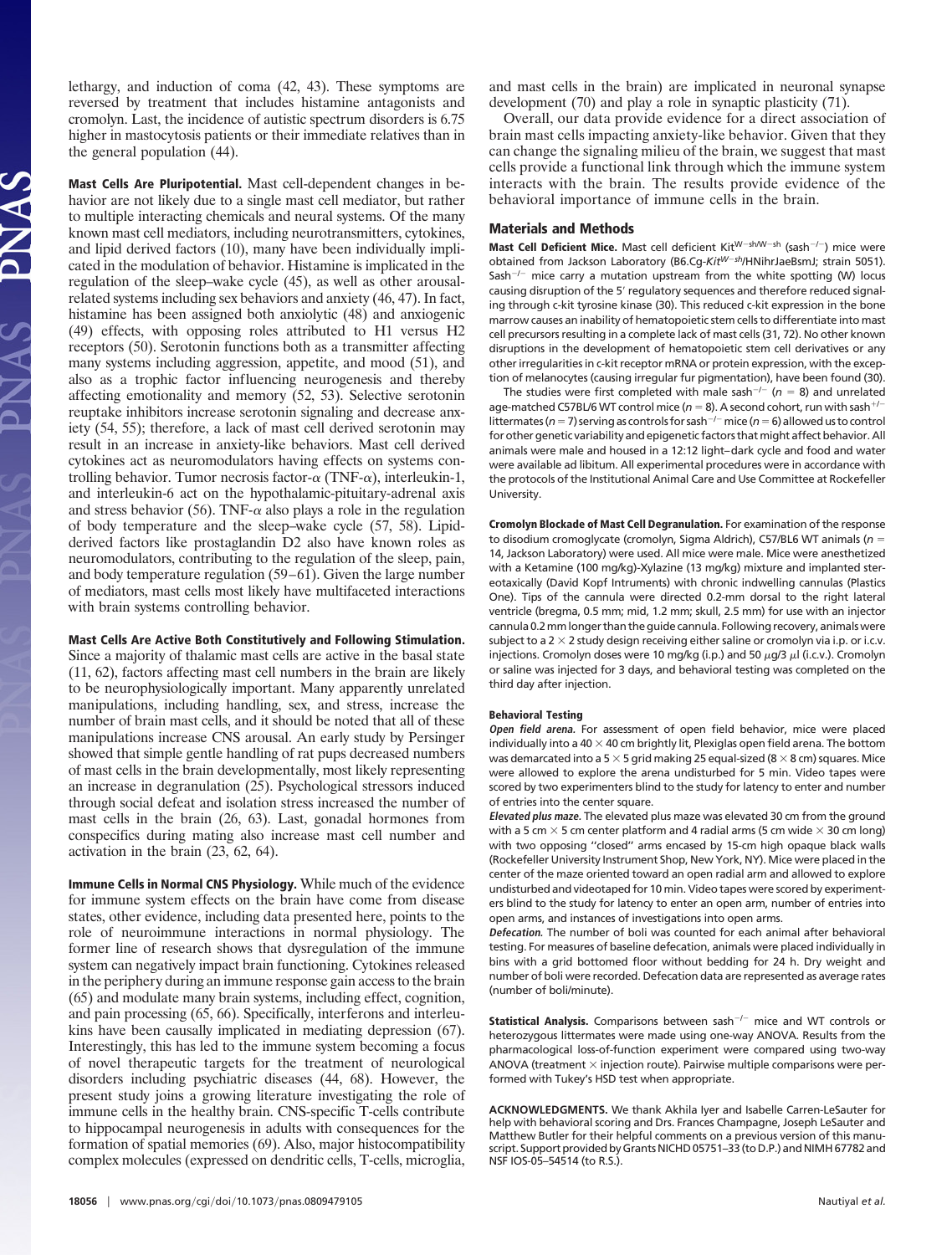- 1. Steinman, L (2004) Elaborate interactions between the immune and nervous systems*. Nat Immunol* 5:575–581.
- 2. Capuron L, *et al.* (2003) Association of exaggerated HPA axis response to the initial injection of interferon-alpha with development of depression during interferon-alpha therapy. *Am J Psychiatry* 160:1342–1345.
- 3. Rosenkranz MA, *et al.* (2003) Affective style and *in vivo* immune response: Neurobehavioral mechanisms. *Proc Natl Acad Sci USA* 100:11148 –11152.
- 4. Nimmerjahn A, Kirchhoff F, Helmchen F (2005) Resting microglial cells are highly dynamic surveillants of brain parenchyma *in vivo*. *Science* 308:1314 –1318.
- 5. Kettenmann, H (2007) Neuroscience: The brain's garbage men. *Nature* 446:987–989. 6. Hanisch UK, Kettenmann H (2007) Microglia: Active sensor and versatile effector cells
- in the normal and pathologic brain. *Nat Neurosci* 10:1387–1394. 7. Hough LB (1988) Cellular localization and possible functions for brain histamine:
- Recent progress. *Prog Neurobiol* 30:469 –505.
- 8. Silver R, Silverman AJ, Vitkovic, L, Lederhendler II (1996) Mast cells in the brain: Evidence and functional significance. *Trends Neurosci* 19:25–31.
- 9. Dropp JJ (1976) Mast cells in mammalian brain. *Acta Anat (Basel*) 94:1–21.

JAS

- 10. Marshall JS (2004) Mast-cell responses to pathogens. *Nat Rev Immunol* 4:787–799.
- 11. Florenzano F, Bentivoglio M (2000) Degranulation, density, and distribution of mast cells in the rat thalamus: A light and electron microscopic study in basal conditions and after intracerebroventricular administration of nerve growth factor. *J Comp Neurol* 424:651– 669.
- 12. Dvorak AM, *et al.* (1992) Ultrastructural evidence for piecemeal and anaphylactic degranulation of human gut mucosal mast cells *in vivo*. *Int Arch Allergy Immunol* 99:74 – 83.
- 13. Paus R, Theoharides TC, Arck PC (2006) Neuroimmunoendocrine circuitry of the 'brainskin connection, *Trends Immunol* 27:32–39.
- 14. Johnson D, Krenger W (1992) Interactions of mast cells with the nervous system recent advances. *Neurochem Res* 17:939 –951.
- 15. Penner R, Neher E (1989) The patch-clamp technique in the study of secretion. *Trends Neurosci* 12:159 –163.
- 16. Silverman AJ., Sutherland AK, Wilhelm M, Silver R (2000) Mast cells migrate from blood to brain*. J Neurosci* 20:401– 408.
- 17. Kovacs P, Hernadi I, Wilhelm M (2006) Mast cells modulate maintained neuronal activity in the thalamus in vivo. *J Neuroimmunol* 171:1–7.
- 18. Boyce JA (2007) Mast cells and eicosanoid mediators: A system of reciprocal paracrine and autocrine regulation. *Immunol Rev* 217:168 –185.
- 19. Wilhelm M, Silver R, Silverman AJ (2005) Central nervous system neurons acquire mast cell products via transgranulation. *Eur J Neurosci* 22:2238 –2248.
- 20. Khalil M, *et al.* (2007) Brain mast cell relationship to neurovasculature during development. *Brain Res* 1171:18 –29.
- 21. Hendrix S, *et al.* (2006) The majority of brain mast cells in B10.PL mice is present in the hippocampal formation. *Neurosci Lett* 392:174 –177.
- 22. Taiwo OB, Kovacs KJ, Larson AA (2005) Chronic daily intrathecal injections of a large volume of fluid increase mast cells in the thalamus of mice. *Brain Res* 1056:76 – 84.
- 23. Asarian L, Yousefzadeh E, Silverman AJ, Silver R (2002) Stimuli from conspecifics influence brain mast cell population in male rats. *Horm Behav* 42:1–12.
- 24. Kovacs KJ, Larson AA (2006) Mast cells accumulate in the anogenital region of somatosensory thalamic nuclei during estrus in female mice. *Brain Res* 1114:85–97.
- 25. Persinger MA (1980) Handling factors not body marking influence thalamic mast cell numbers in the preweaned albino rat. *Behav Neural Biol* 30:448 – 459.
- 26. Cirulli F, Pistillo L, de Acetis L, Alleva E, Aloe L (1998) Increased number of mast cells in the central nervous system of adult male mice following chronic subordination stress. *Brain Behav Immun* 12:123–133.
- 27. Persinger MA (1979) Brain mast cell numbers in the albino rat: Sources variability. *Behav Neural Biol* 25:380 –386.
- 28. Pfaff D (2005) *Brain Arousal and Information Theory*: *Neural and Genetic Mechanisms* (Harvard Univ Press, Cambridge, MA).
- 29. Arrieta-Cruz I, Pfaff DW, Shelley DN (2007) Mouse model of diffuse brain damage following anoxia, evaluated by a new assay of generalized arousal. *Exp Neurol* 205:449 – 460.
- 30. Duttlinger R, *et al.* (1993) W-sash affects positive and negative elements controlling c-kit expression: Ectopic c-kit expression at sites of kit-ligand expression affects melanogenesis. *Development* 118:705–717.
- 31. Grimbaldeston MA, *et al.* (2005) Mast cell-deficient W-sash c-kit mutant Kit W-sh/W-sh mice as a model for investigating mast cell biology *in vivo*. *Am J Pathol* 167:835– 848.
- 32. Bugajski AJ, Chlap Z, Bugajski J, Borycz J (1995) Effect of compound 48/80 on mast cells and biogenic amine levels in brain structures and on corticosterone secretion. *J Physiol Pharmacol* 46:513–522.
- 33. Oishi R, Itoh Y, Fukuda T, Araki Y, Saeki K (1988) Comparison of the size of neuronal and non-neuronal histamine pools in the brain of different rat strains.*J Neural Transm* 73:65– 69.
- 34. Grzanna R, Shultz LD (1982) The contribution of mast cells to the histamine content of the central nervous system: A regional analysis. *Life Sci* 30:1959 –1964.
- 35. Theoharides TC, Sieghart W, Greengard P, Douglas WW (1980) Antiallergic drug cromolyn may inhibit histamine secretion by regulating phosphorylation of a mast cell protein. *Science* 207:80 – 82.
- 36. Norris AA (1996) Pharmacology of sodium cromoglycate. *Clin Exp Allergy* 26(Suppl 4):5–7.
- 37. Lehrer PM, Isenberg S, Hochron SM (1993) Asthma and emotion: A review. *J Asthma* 30:5–21.
- 38. Addolorato G, *et al.* (1998) Anxiety and depression: A common feature of health care seeking patients with irritable bowel syndrome and food allergy. *Hepatogastroenterology* 45:1559 –1564.
- 39. Costa-Pinto FA, Basso AS, Russo M (2007) Role of mast cell degranulation in the neural correlates of the immediate allergic reaction in a murine model of asthma. *Brain Behav Immun* 21:783–790.
- 40. Costa-Pinto, FA, *et al.* (2006) Neural correlates of IgE-mediated allergy. *Ann N Y Acad Sci* 1088:116 –131.
- 41. Metcalfe DD (2008) Mast cells and mastocytosis. *Blood* 112:946 –956.
- 42. Tajima Y, *et al.* (1994) Sequential magnetic resonance features of encephalopathy induced by systemic mastocytosis. *Intern Med* 33:23–26.
- 43. Boncoraglio GB, *et al.*(2005) Systemic mastocytosis: A potential neurologic emergency. *Neurology* 65:332–333.
- 44. Theoharides TC, Doyle R, Francis K, Conti P, Kalogeromitros D (2008) Novel therapeutic targets for autism. *Trends Pharmacol Sci* 29:375–382.
- 45. Brown RE, Stevens DR, Haas HL (2001) The physiology of brain histamine. *Prog Neurobiol* 63:637– 672.
- 46. Donoso AO, Broitman ST (1979) Effects of a histamine synthesis inhibitor and antihistamines on the sexual behavior of female rats. *Psychopharmacology (Berl)* 66:251–255.
- 47. Ikarashi Y, Yuzurihara M (2002) Experimental anxiety induced by histaminergics in mast cell-deficient and congenitally normal mice. *Pharmacol Biochem Behav* 72:437– 441.
- 48. Zarrindast MR, Valizadegan F, Rostami P, Rezayof A (2008) Histaminergic system of the lateral septum in the modulation of anxiety-like behaviour in rats. *Eur J Pharmacol* 583:108 –114.
- 49. Dere E, *et al.* (2004) Changes in motoric, exploratory and emotional behaviours and neuronal acetylcholine content and 5-HT turnover in histidine decarboxylase-KO mice. *Eur J Neurosci* 20:1051–1058.
- 50. Yuzurihara M, *et al.* (2000) Effects of drugs acting as histamine releasers or histamine receptor blockers on an experimental anxiety model in mice. *Pharmacol Biochem Behav* 67:145–150.
- 51. Lucki I (1998) The spectrum of behaviors influenced by serotonin. *Biol Psychiatry* 44:151–162.
- 52. Gould E (1999) Serotonin and hippocampal neurogenesis. *Neuropsychopharmacology* 21:46S–51S.
- 53. Gaspar P, Cases O, Maroteaux L (2003) The developmental role of serotonin: news from mouse molecular genetics. *Nat Rev Neurosci* 4:1002–1012.
- 54. Handley SL (1995) 5-Hydroxytryptamine pathways in anxiety and its treatment. *Pharmacol Ther* 66:103–148.
- 55. Dulawa SC, Holick KA, Gundersen B, Hen R (2004) Effects of chronic fluoxetine in animal models of anxiety and depression. *Neuropsychopharmacology* 29:1321–1330.
- 56. Dunn AJ (2000) Cytokine activation of the HPA axis. *Ann N Y Acad Sci* 917:608 617. 57. Conti B, Tabarean I, Andrei C, Bartfai T (2004) Cytokines and fever. *Front Biosci* 9:1433–1449.
- 58. Krueger JM, Obal FJ, Fang J, Kubota T, Taishi P (2001) The role of cytokines in physiological sleep regulation. *Ann N Y Acad Sci* 933:211–221.
- 59. Ueno R, Honda K, Inoue S, Hayaishi O (1983) Prostaglandin D2, a cerebral sleepinducing substance in rats. *Proc Natl Acad Sci USA* 80:1735–1737.
- 60. Ueno R, *et al.* (1982) Role of prostaglandin D2 in the hypothermia of rats caused by bacterial lipopolysaccharide. *Proc Natl Acad Sci USA* 79:6093– 6097.
- 61. Mong JA, *et al.* (2003) Estradiol differentially regulates lipocalin-type prostaglandin D synthase transcript levels in the rodent brain: Evidence from high-density oligonucleotide arrays and *in situ* hybridization. *Proc Natl Acad Sci USA* 100:318 –323.
- 62. Wilhelm M, King B, Silverman AJ, Silver R (2000) Gonadal steroids regulate the number and activational state of mast cells in the medial habenula. *Endocrinology* 141:1178 – 1186.
- 63. Bugajski AJ, Chlap Z, Gadek M, Bugajski J (1994) Effect of isolation stress on brain mast cells and brain histamine levels in rats. *Agents Actions* 41 *Spec No*: C75–C76.
- 64. Yang M, Chien C, Lu K (1999) Morphological, immunohistochemical and quantitative studies of murine brain mast cells after mating. *Brain Res* 846:30 –39.
- 65. Maier SF (2003) Bi-directional immune-brain communication: Implications for understanding stress, pain, and cognition. *Brain Behav Immun* 17:69 – 85.
- 66. Irwin MR, Miller AH (2007) Depressive disorders and immunity: 20 years of progress and discovery. *Brain Behav Immun* 21:374 –383.
- 67. Raison CL, Capuron L, Miller AH (2006) Cytokines sing the blues: Inflammation and the pathogenesis of depression. *Trends Immunol* 27:24 –31.
- 68. Di Filippo M, Sarchielli P, Picconi B, Calabresi P (2008) Neuroinflammation and synaptic plasticity: Theoretical basis for a novel, immune-centred, therapeutic approach to neurological disorders. *Trends Pharmacol Sci* 29:402– 412.
- 69. Ziv Y, *et al.* (2006) Immune cells contribute to the maintenance of neurogenesis and spatial learning abilities in adulthood. *Nat Neurosci* 9:268 –275.
- 70. Huh GS, *et al.* (2000) Functional requirement for class I MHC in CNS development and plasticity. *Science* 290:2155–2159.
- 71. Oliveira AL, *et al.* (2004) A role for MHC class I molecules in synaptic plasticity and regeneration of neurons after axotomy. *Proc Natl Acad Sci USA* 101:17843–17848.
- 72. Kitamura Y, Fujita J (1989) Regulation of mast cell differentiation. *Bioessays* 10:193–196.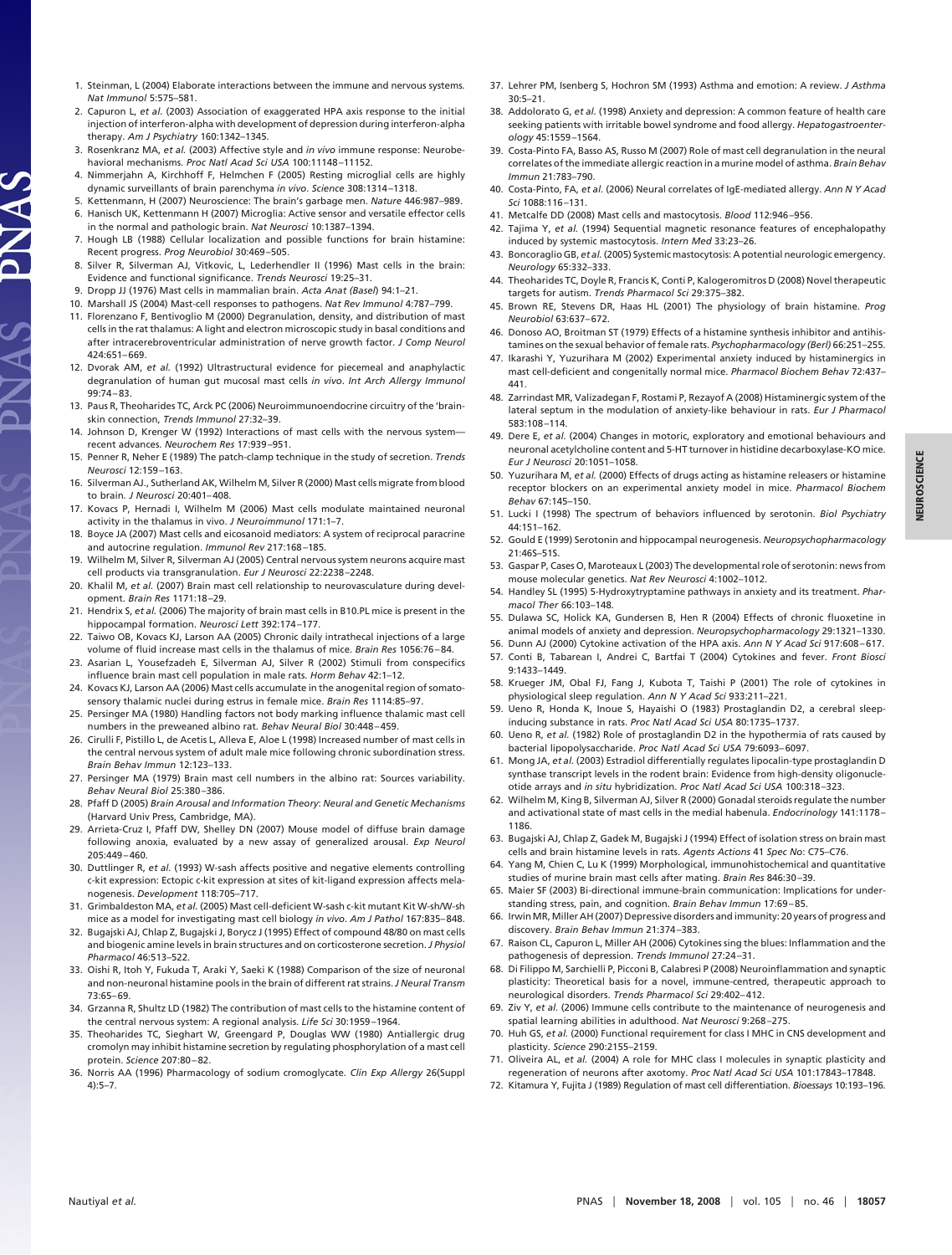# **Supporting Information**

### **Nautiyal** *et al.* **10.1073/pnas.0809479105**

### **SI Methods**

IAS.

 $\leq$ 

**Baseline Homecage Behavior.** Mice were placed individually into behavioral testing chambers. Activity was assessed using behavior monitoring equipment which collects movements as number of beam breaks. The infra-red photobeams cover the cage area in a 1 cm, 3D grid (AccuScan Instruments). Disruption of a beam results in an activity count, which is recorded in a PC using Versamax software (AccuScan Instruments). Movement measurements included vertical activity (VACT), horizontal activity (HACT), and total distance (TD).

**Sensory Alertness.** Sensory alertness was measured via amount of vertical activity collected in the behavioral testing chambers described above (for home cage activity measures). Hardware (LabLinc V; Coulbourn Instruments) controlled stimulus delivery directed by Graphic State software (Coulbourn Instruments). This allowed for stimulus delivery and data collection without any experimenter interruption.

Sensory testing commenced 1 h after lights on. The automated stimulus delivery program required 5 min of resting state, defined as no horizontal movement before delivering any stimulus. The tactile stimulus was delivered first. A 10 s puff of air at 16 psi was delivered through nozzles positioned at the top corners of the cage. An obligatory waiting period of at least 10 min was required of each animal before the vestibular stimulus was delivered. The vestibular stimulus was delivered by activation of the orbital shakers placed underneath each behavioral testing chamber for 15 s at 90 rpm. After the animal returned to a resting state and at least 10 min passed, the olfactory stimulus was delivered last. This consisted of a 10 s stream of air passing through a jar filled with benzaldehyde (an almond smell, Sigma) and into the cage through two jets placed near the floor.

**Startle.** Testing was conducted in an SR-Lab System enclosed in an isolation chamber ( $15 \times 16 \times 23$  inches). Animals were placed in a clear Plexiglas cylinder (5.1 cm OD, 12 cm long) on a piezoelectric vibration sensor. The sensor was connected to a PC for stimulus delivery and data acquisition. A speaker placed 28 cm above the cylinder emitted sound levels calibrated by a sound level meter. Animals were run in the startle test between 2 and 4 hours after lights off. Before each test commenced, a 5 min acclimation period allowed the animals to adjust to the environment and the 86 dB background white noise.

In the startle test, each subject was presented a total of 90 stimuli, each lasting 40 ms over a 25 min period. Nine different sound levels (82, 88, 92, 96, 100, 105, 110, 115, 120 dB) were presented in a pseudorandom order in 10 blocks. The intertrial interval was randomized between 9 and 23 s to prevent habituation. Movement was recorded by the sensor every 1 ms for 100 ms following the onset of the each sound stimulus. The maximum startle amplitude, latency to the startle amplitude and average amplitude were all recorded.

**Tail Flick.** Pain threshold was measured using a Tail Flick Monitor (Model TF, Omnitech). Briefly, the mice were held stationary on the platform and the tail inserted into the groove before the heating device was turned on. The latency to the tail flick off of the heating apparatus was determined by laser beams.

**Assays.** Animals were killed at lights off by cervical dislocation and then decapitation. Brains were removed from crania and snap frozen in 1.5 ml centrifuge tubes and then stored at  $-80^{\circ}$ C until processing. Brain tissue was allowed to thaw and then homogenized in a 1% SDS solution in  $d_2H_2O$  with protease inhibitor (Roche Diagnostics). The homogenate was spun down for 30 min at 4°C. The supernatant was removed and stored at -80 °C until processing. Homogenate supernatant was assayed according to manufacturer direction using commercially available Histamine EIA kit (Cayman Chemicals).

**Toluidine Blue Stain for Mast Cells.** Following perfusion and postfixation with 4% paraformaldehyde, brains were placed in 20% sucrose for 48 h. Brains were cut on a cryostat at 40  $\mu$ m and mounted onto gel-subbed slides. Sections were then subject to staining with toluidine blue (Sigma-Aldrich), dehydrated, and coverslipped for microscopy. Images were taken using an Olympus BH2 microscope. Auto color was applied in Photoshop for enhancement of image.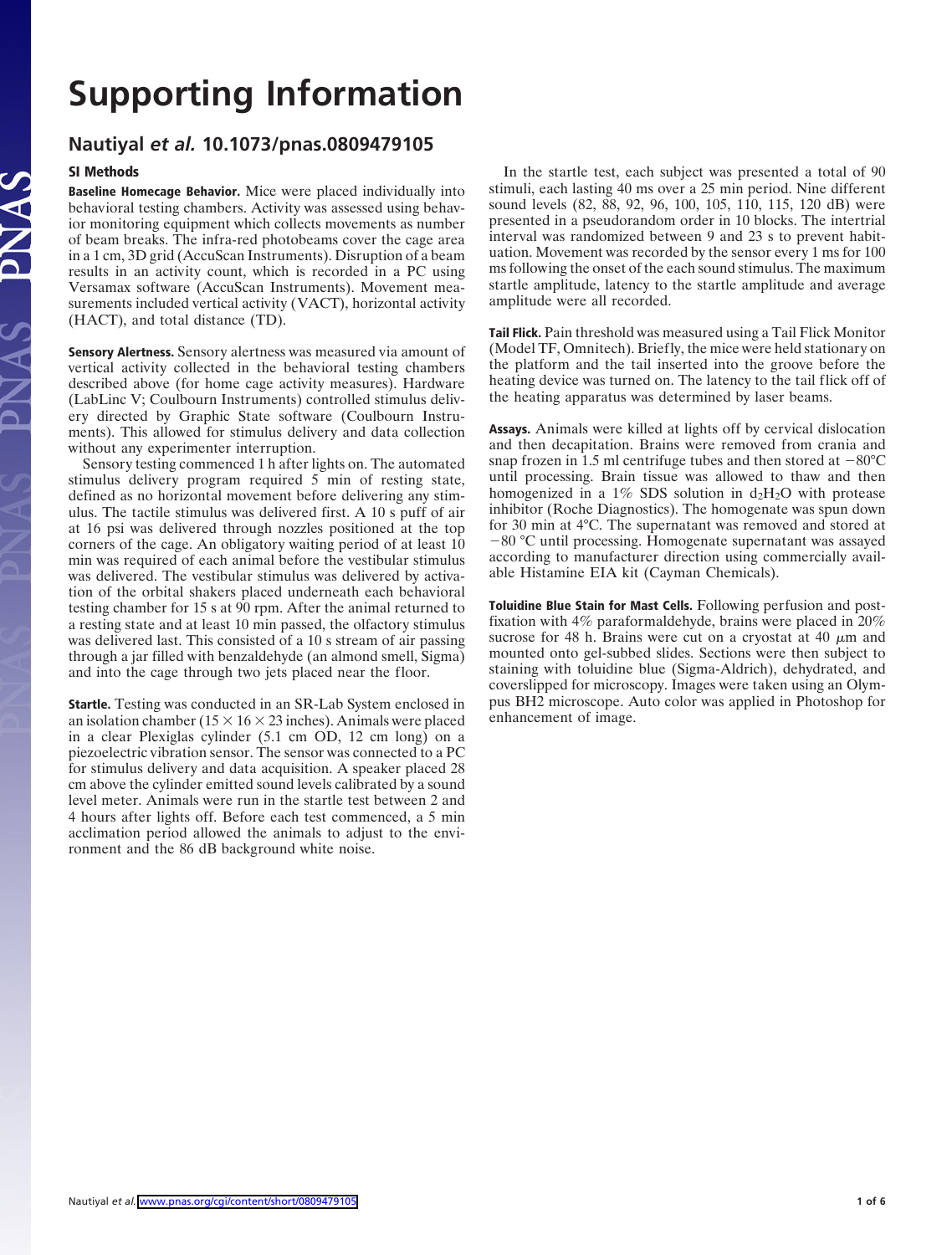

**Fig. S1.** The photomicrograph shows a single degranulating mast cell in the mouse brain stained with toluidine blue. Granule remnants are seen at a distance of over 50 microns from the cell body.

AS PNAS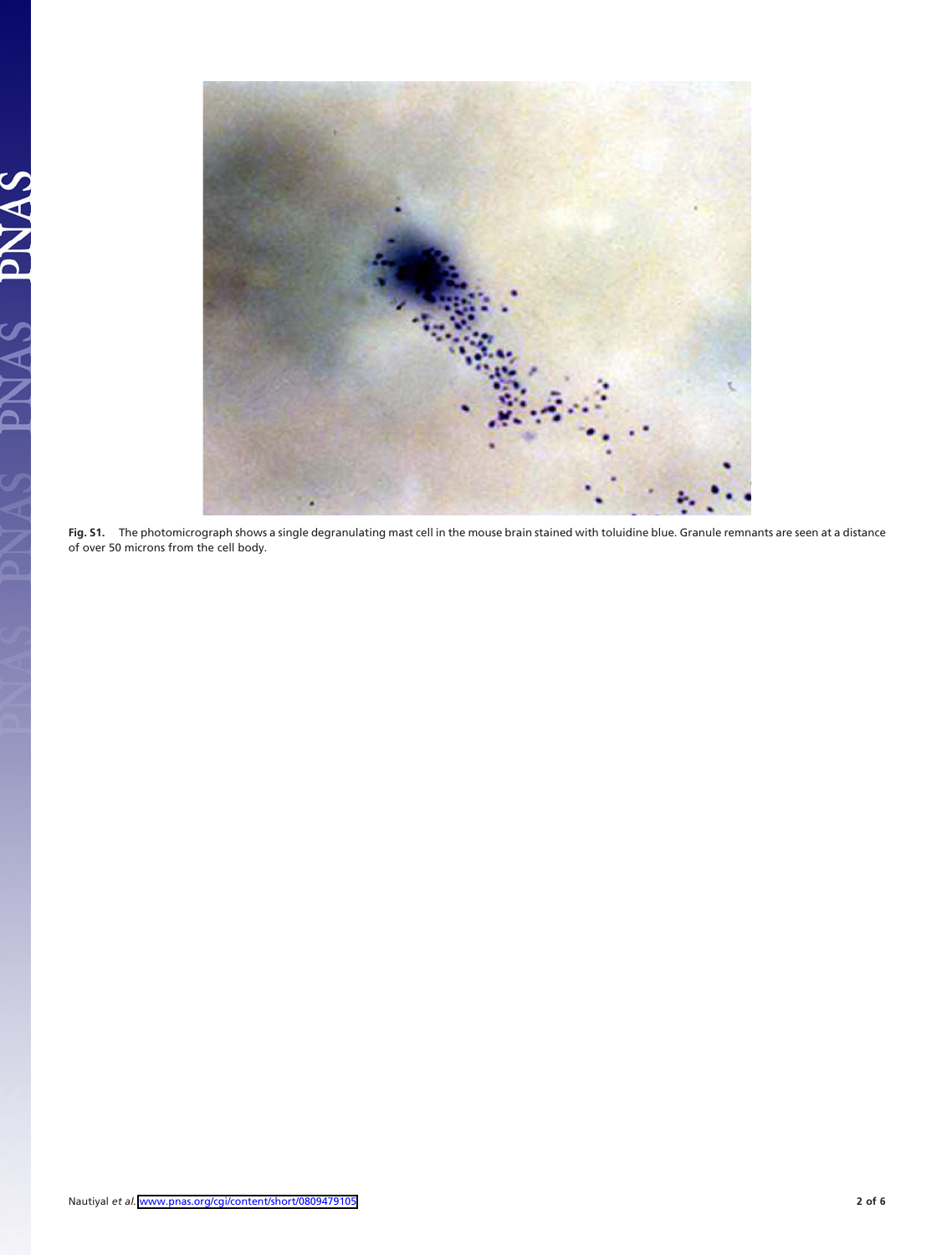



PNAS

 $\mathbf{S}$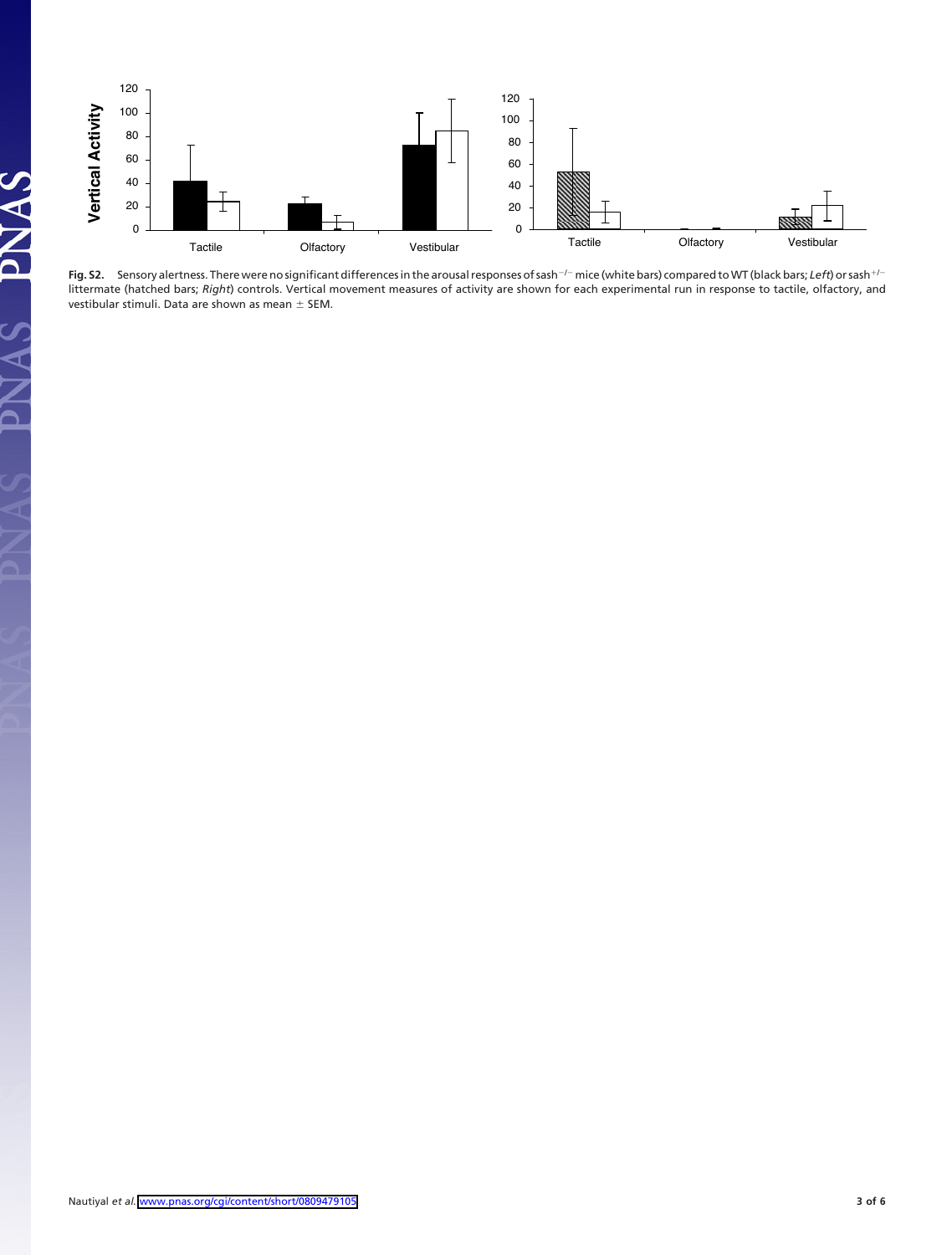

Fig. S3. Startle reflex. There were no significant differences in the startle reflex to auditory tones between sash<sup>-/-</sup> mice (white rectangles) and WT (black diamonds; A) or sash<sup>+/-</sup> littermate (gray diamonds; B) controls. The maximum response (volts) is shown as mean ± SEM to various startle tones.

JAS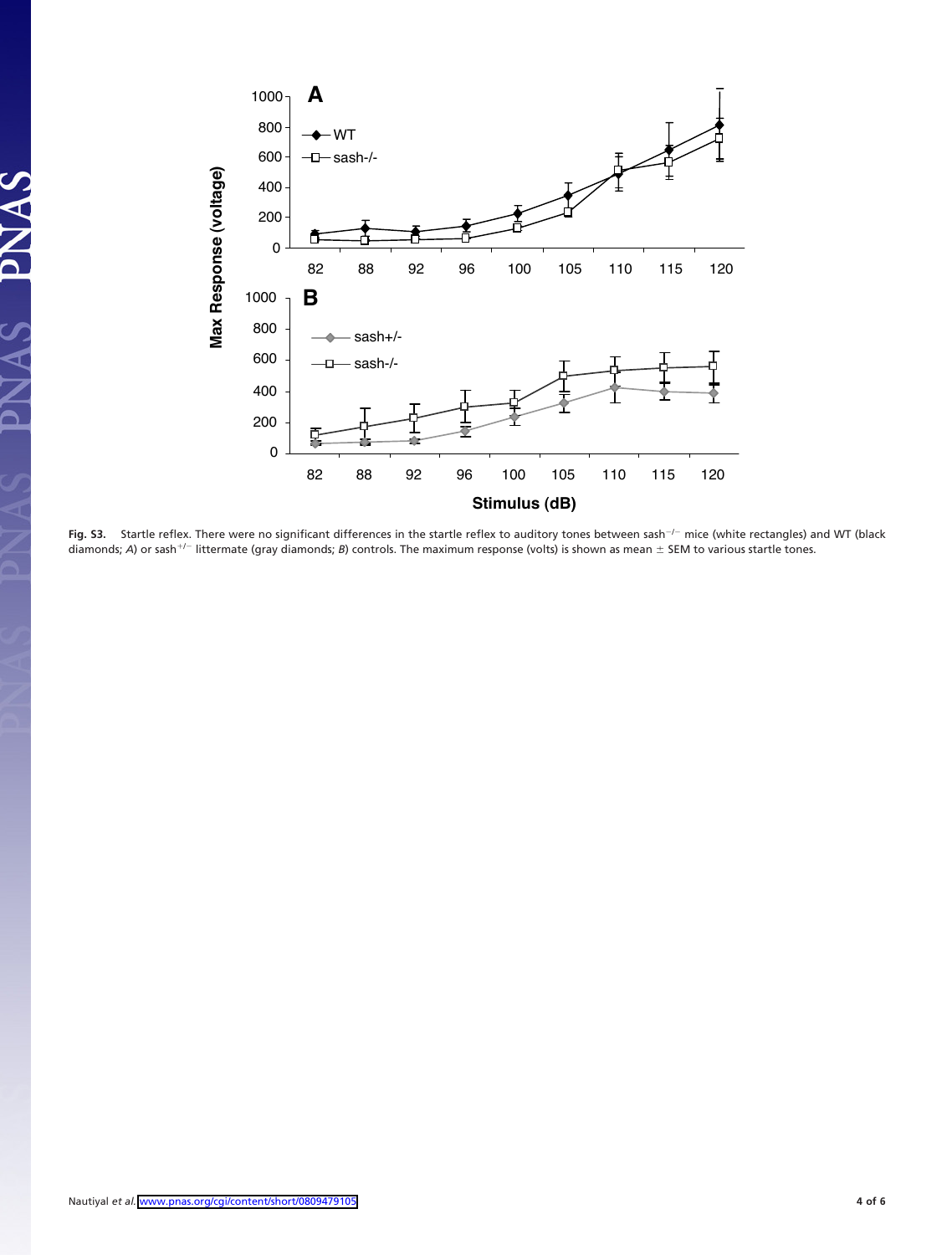

Fig. S4. Pain threshold. There were no significant differences between sash<sup>-/-</sup> (white bar) and sash<sup>+/-</sup> littermate controls (hatched bar) in the latency to flick their tail away from a heated coil. Tail flick latency (ms) is represented as mean  $\pm$  SEM.

IAS PNAS